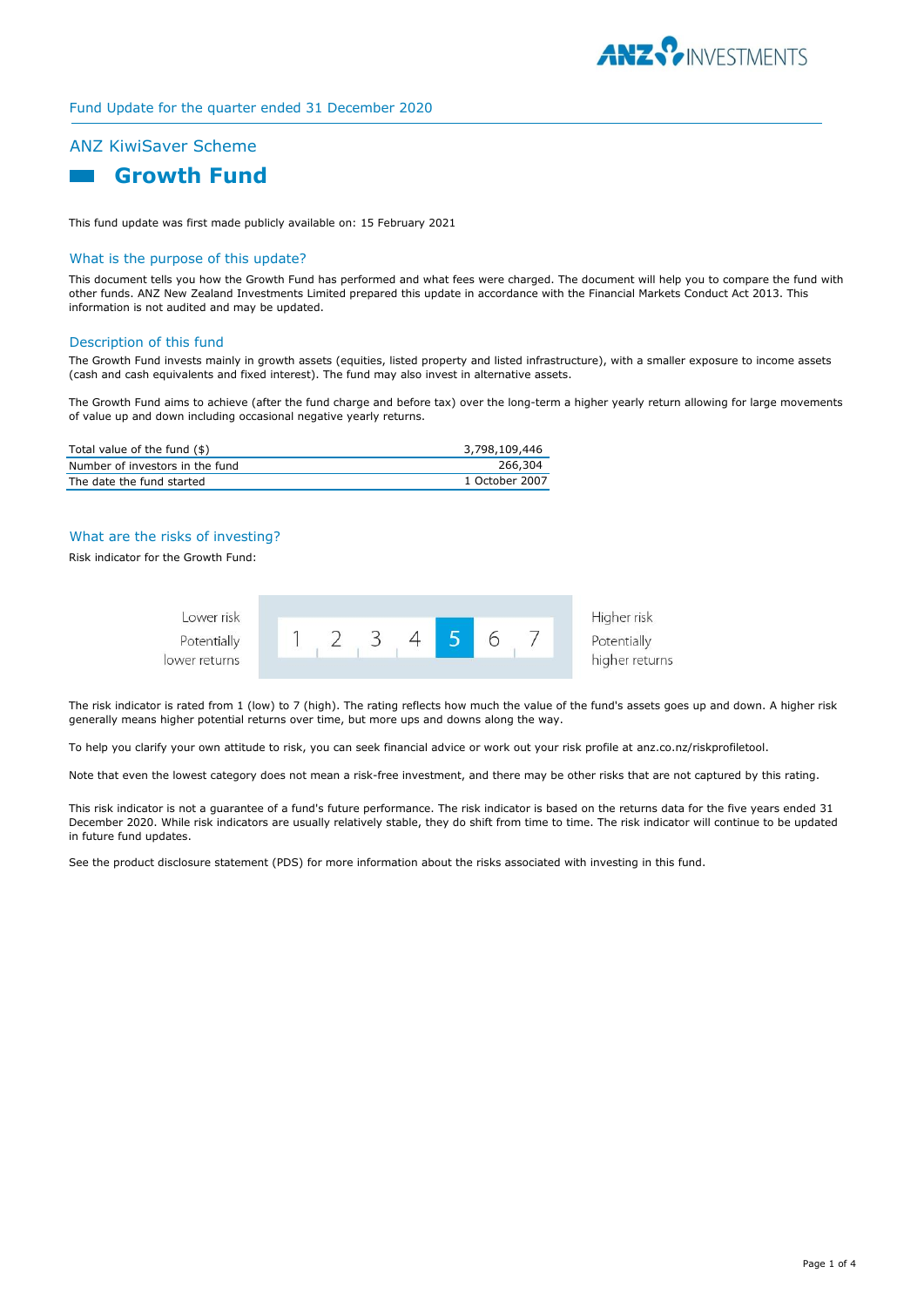# How has the fund performed?

|                                               | Average over past<br>five years | Past year |  |  |
|-----------------------------------------------|---------------------------------|-----------|--|--|
| Annual return                                 |                                 |           |  |  |
| (after deductions for charges and tax)        | 8.32%                           | 7.33%     |  |  |
| <b>Annual return</b>                          |                                 |           |  |  |
| (after deductions for charges but before tax) | 9.65%                           | $9.11\%$  |  |  |
| Market index annual return                    |                                 |           |  |  |
| (reflects no deduction for charges and tax)   | 10.39%                          | 8.84%     |  |  |

The market index annual return is calculated using the target investment mix and the indices of each asset class. The composition of the market index for this fund changed on 15 October 2020 due to a change in the underlying index for the New Zealand fixed interest asset class. Additional information about the market index is available in the statement of investment policy and objectives on the offer register at www.disclose-register.companiesoffice.govt.nz.



#### **Annual return graph**

This shows the return after fund charges and tax for each of the last 10 years ending 31 March. The last bar shows the average annual return for the last 10 years, up to 31 December 2020.

**Important:** This does not tell you how the fund will perform in the future.

Returns in this update are after tax at the highest prescribed investor rate (PIR) of tax for an individual New Zealand resident. Your tax may be lower.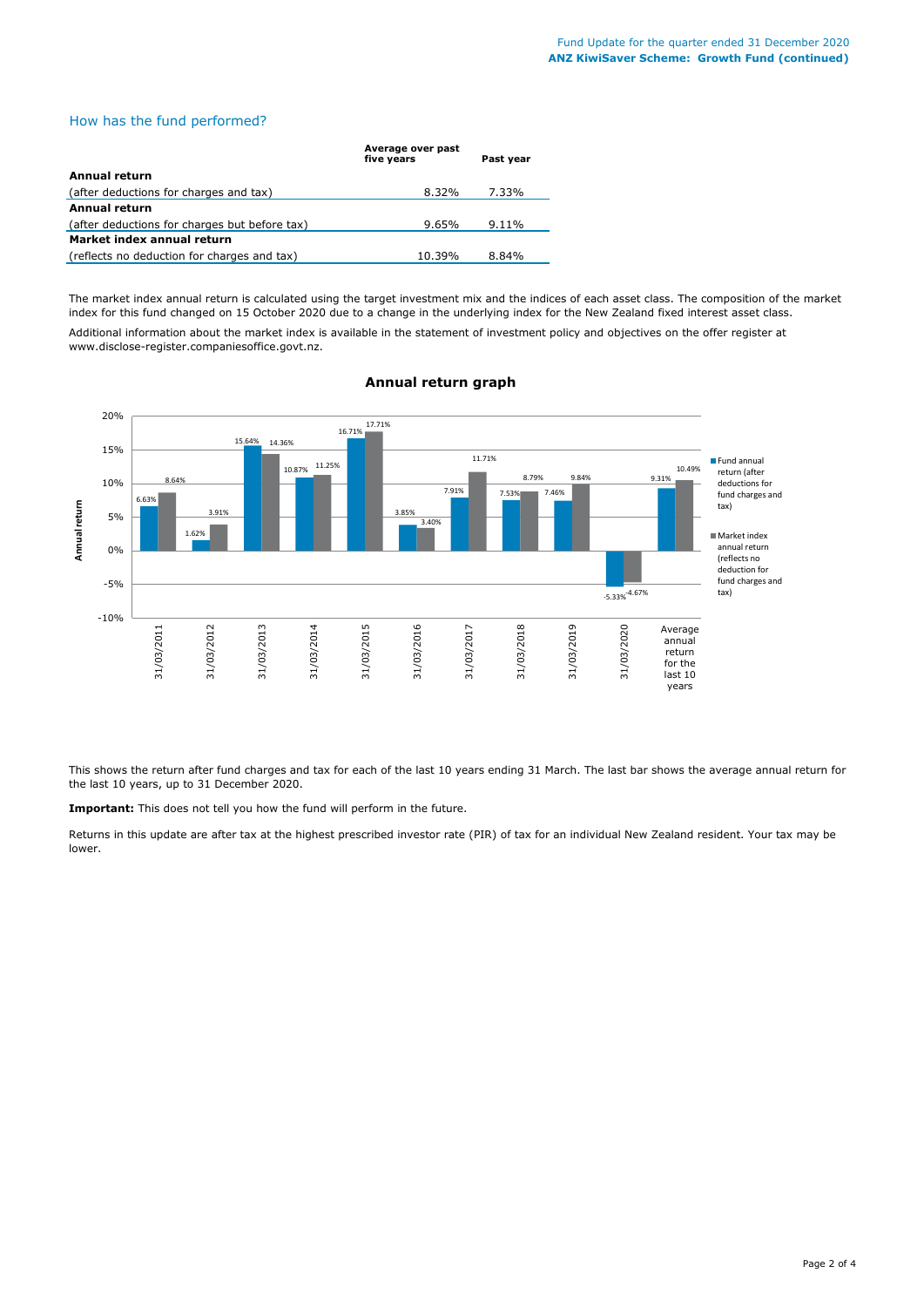#### What fees are investors charged?

Investors in the Growth Fund are charged fund charges. In the year to 31 March 2020 these were:

|                                             | % of net asset value          |
|---------------------------------------------|-------------------------------|
| Total fund charges <sup>1</sup>             | 1.06%                         |
| Which are made up of:                       |                               |
| Total management and administration charges | 1.06%                         |
| Including:                                  |                               |
| Manager's basic fee                         | 1.00%                         |
| Other management and administration charges | $0.06\%$                      |
| Total performance based fees                | $0.00\%$                      |
|                                             | Dollar amount per<br>investor |
| <b>Other charges</b>                        |                               |
| Membership Fee <sup>2</sup>                 | \$18                          |

Investors are not currently charged individual action fees for specific actions or decisions (for example, for withdrawing from or switching funds). See the PDS for more information about Scheme fees.

Small differences in fees and charges can have a big impact on your investment over the long term.

#### Example of how this applies to an investor

Sarah had \$10,000 in the fund at the start of the year and did not make any further contributions. At the end of the year, Sarah received a return after fund charges were deducted of \$733 (that is 7.33% of her inital \$10,000). Sarah also paid \$18 in other charges. This gives Sarah a total gain after tax of \$715 for the year.

# What does the fund invest in?

# **Actual investment mix<sup>3</sup> Target investment mix<sup>3</sup>**

This shows the types of assets that the fund invests in. This shows the mix of assets that the fund generally intends to invest in.